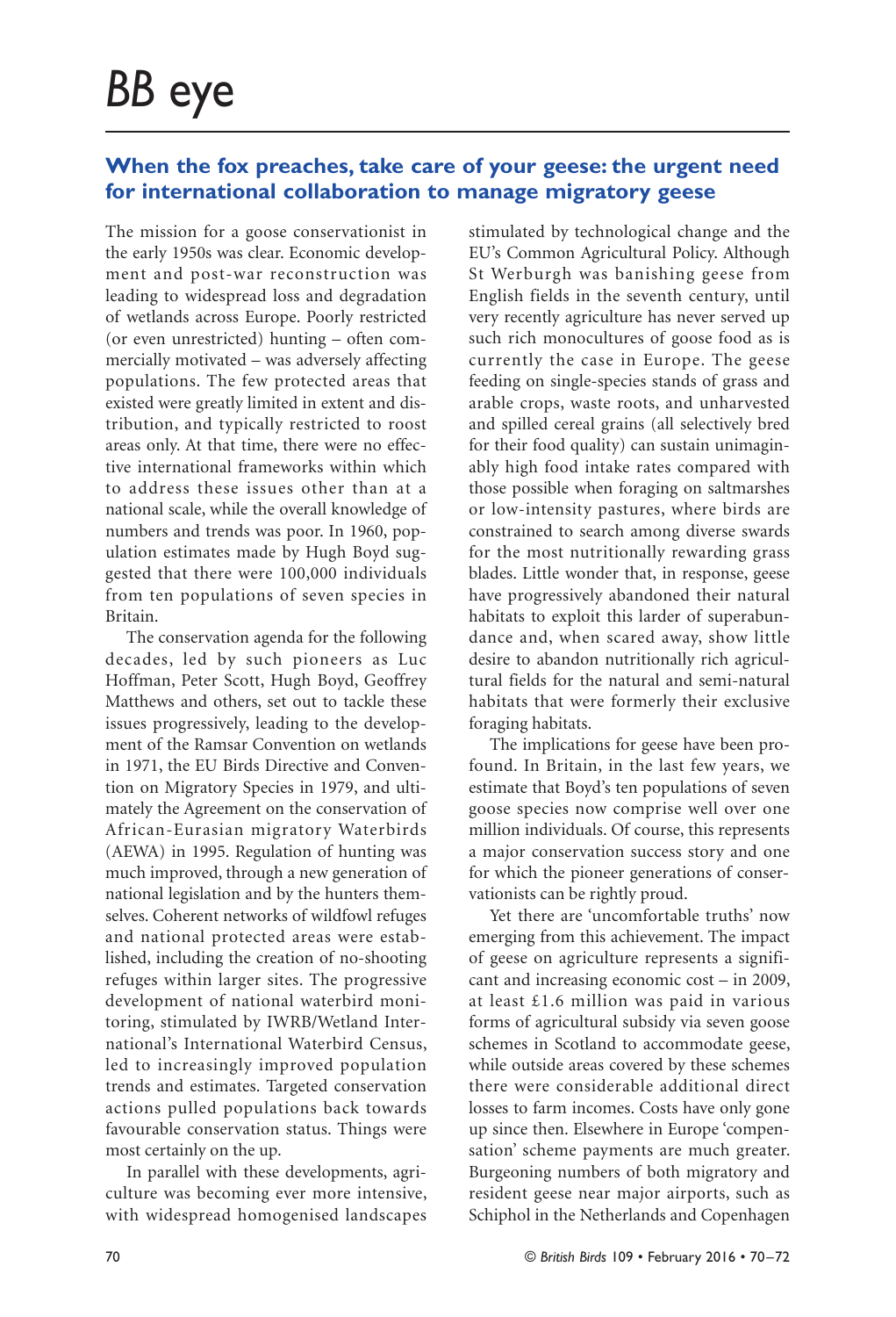in Denmark, have been the cause of increased air-strike rates and heighten the risk of catastrophic collisions – highlighted by the downing of US Airways Flight 1549 into the Hudson River by Canada Geese *Branta canadensis* in January 2009.

The development of resident goose populations from a variety of sources and the establishment of temperate breeding colonies of Arctic-nesting species such as the Barnacle Goose *B. leucopsis* are increasingly blurring our understanding of what constitutes 'natural' breeding distributions. Resightings of marked birds clearly demonstrate that individual geese can, and do, switch between such 'populations' despite the contrasting ecological constraints operating in either situation. A further consequence is the loss of cultural significance as geese increasingly are seen by some as 'junk birds': the perceived difference between a Barnacle Goose nesting far up on its traditional Russian tundra habitats and one gobbling bread in an urban park is considerable.

Increasing goose populations have impacts on not just human interests. The profound ecological changes to some North American Arctic ecosystems caused by superabundant Lesser Snow Geese *Anser caerulescens caerulescens* in recent decades are well documented. Access to Eurasian breeding areas is much more limited, yet there is growing awareness that similar significant ecological impacts are now also occurring on some Palearctic tundra areas. Impacts are also apparent in other wetland ecosystems arising from increasing goose densities, further exacerbated by the increasing overlap of different populations.

For those geese that have made the transition to exploit food in agricultural landscapes, there are now almost unlimited food resources with which to sustain the future growth of populations. Most show little or no signs of density dependence at the overall population level and doubling times for some populations are short and becoming shorter.

The hard truth for goose conservationists is that the current laissez-faire approach to these increasing populations is becoming ever more difficult to justify – ecologically, economically and politically. With the increasing clamour from those parts of

society adversely affected by their impacts, there is a very real risk that continued uncontrolled growth of goose populations will trigger irrational and spontaneous political responses – to the detriment of wider conservation objectives.

AEWA recognises 'adaptive harvest' as a fundamental management principle, and the adoption of the first fully adaptive harvest management plan for Svalbard-nesting Pinkfooted Geese *A. brachyrhynchus* by Contracting Parties in 2012 has provided a valuable model for dealing with other goose populations. Prior to that international plan, unregulated shooting in one Range State undermined the conservation actions of others, and indeed jeopardised the long-term conservation status of the population. In agreeing to sustain this population at somewhere between 50,000 and 70,000 individuals, the plan now attempts to balance the interests of multiple stakeholders in the relevant Range States.

Because of the success of conservation actions for many of the populations, and especially because of the success of the geese themselves at adapting to contemporary farmland landscapes, we now have many more geese in Europe than at any other time in living memory. But the conflict that their abundance is now creating with some sectors of society requires novel, coordinated and wide-scale approaches. There is increasing need for conservation bodies to develop their thinking to embrace desirable/sustainable population levels, and the management required to adapt populations to these. This will not be easy. After many years of protection, many will find it difficult to accept that population regulation of *any* kind is necessary. But the increasing risks of air strikes associated with goose population growth are undeniable, and fatal consequences from such accidents are perhaps inevitable.

Rather than the chaos of uncoordinated and unilateral control without limit, the challenge is to integrate the resolution of multiple conflicts into flyway management plans to tackle these issues through structured decision-making frameworks. Goose populations move between many countries during their annual cycles and belong to no single jurisdiction, so such frameworks will also